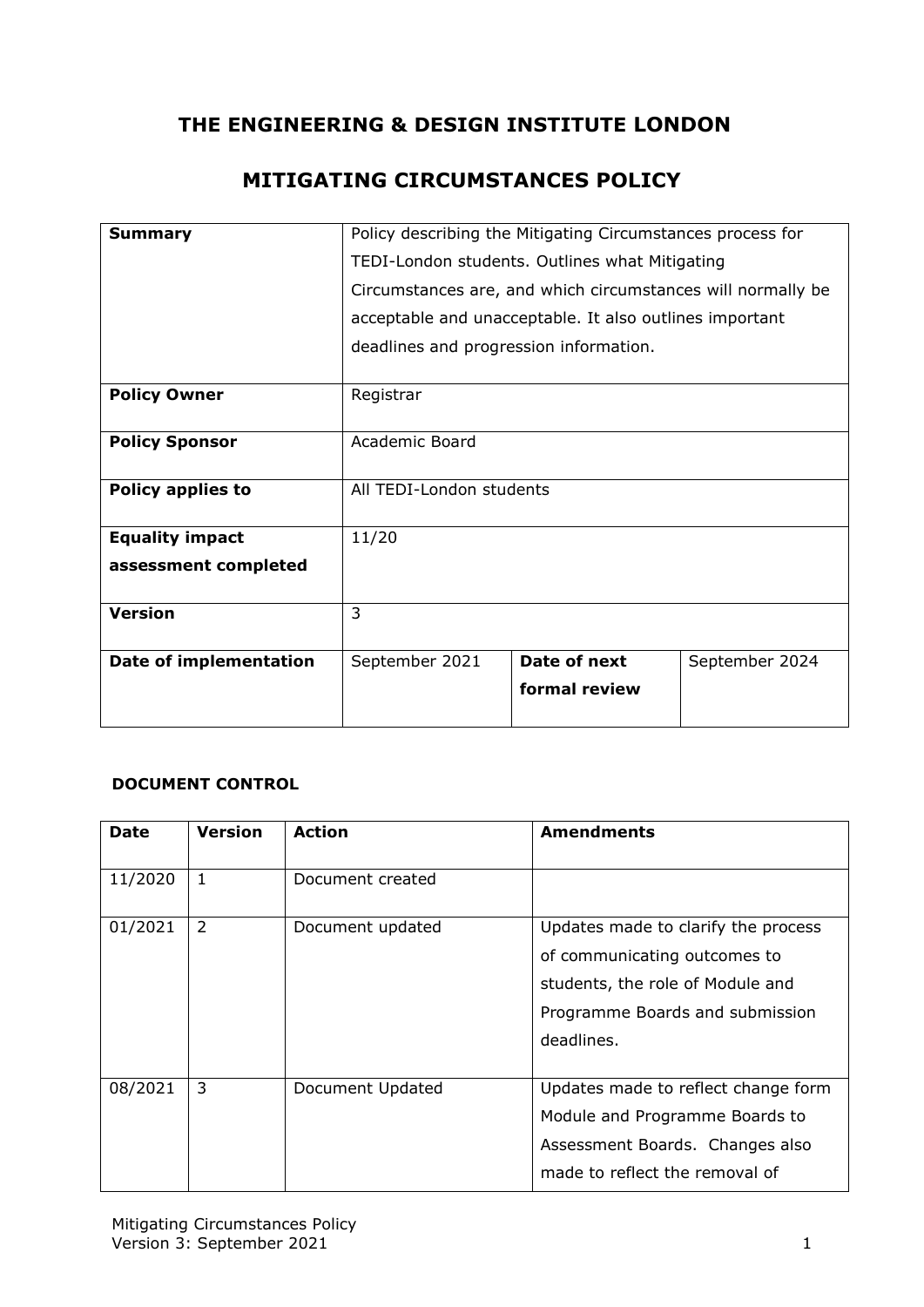|  | opportunities for students to request |
|--|---------------------------------------|
|  | extensions                            |
|  |                                       |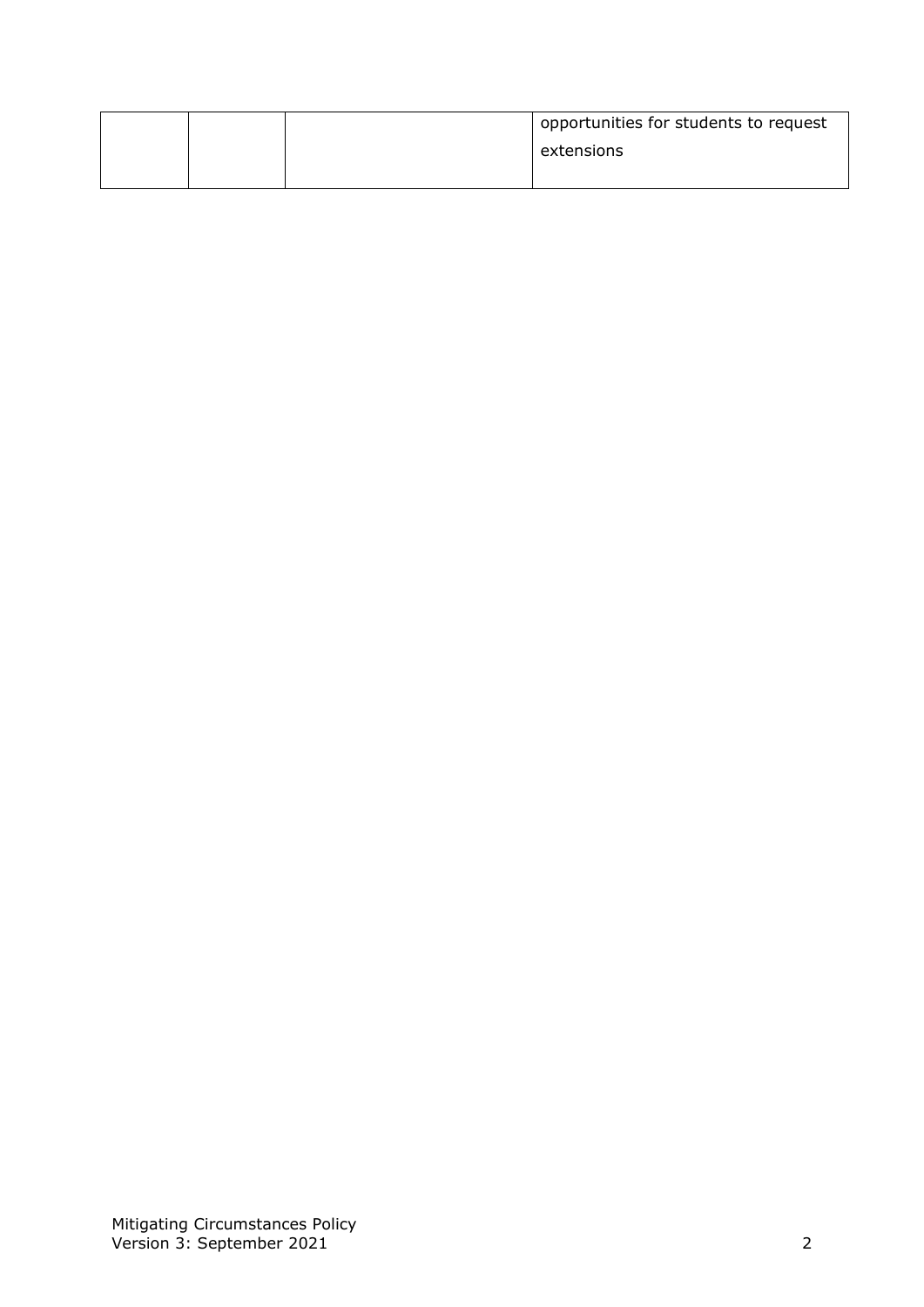# **Contents**

| 1.  |                                                                |
|-----|----------------------------------------------------------------|
| 2.  |                                                                |
| 3.  |                                                                |
| 4.  |                                                                |
| 5.  |                                                                |
| 6.  |                                                                |
| 7.  |                                                                |
| 8.  |                                                                |
| 9.  | CONSIDERATION OF MITIGATING CIRCUMSTANCES CLAIMS 8             |
| 10. |                                                                |
| 11. | IMPACT OF MITIGATING CIRCUMSTANCES ON ASSESSMENT  9            |
| 12. | ASSESSMENT BOARD CONSIDERATION OF MITIGATING CIRCUMSTANCES  10 |
| 13. |                                                                |
| 14. |                                                                |
| 15. |                                                                |
| 16. |                                                                |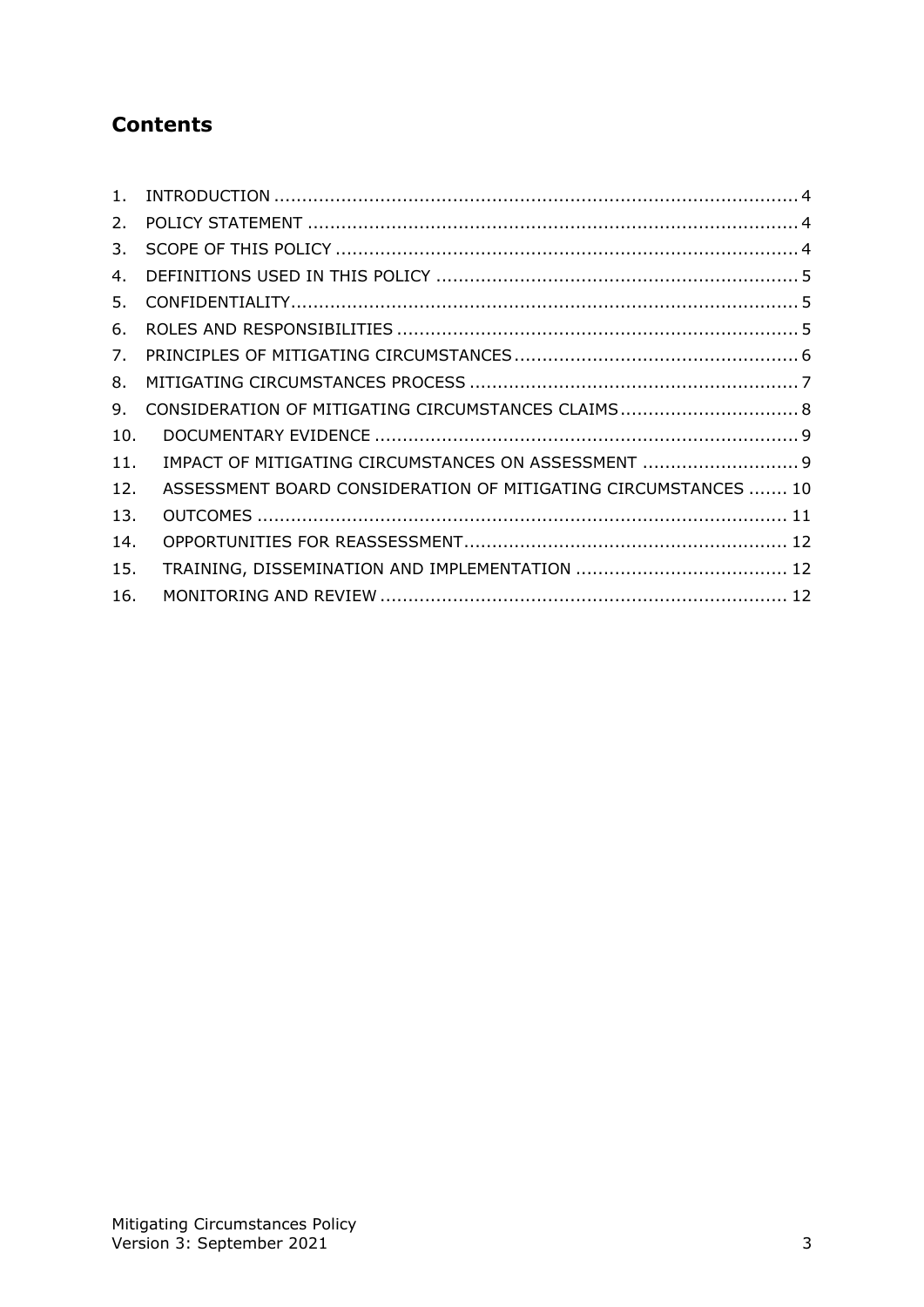### <span id="page-3-0"></span>**1. INTRODUCTION**

- 1.1. This Policy has been framed with reference to the [QAA Quality Code](https://www.qaa.ac.uk/docs/qaa/quality-code/advice-and-guidance-assessment.pdf?sfvrsn=ca29c181_4) Advice and [Guidance on Assessment.](https://www.qaa.ac.uk/docs/qaa/quality-code/advice-and-guidance-assessment.pdf?sfvrsn=ca29c181_4)
- 1.2. This Policy explains what we mean by Mitigating Circumstances and gives examples of the types of circumstances that we would accept. It outlines what you should do if you do experience mitigating circumstances, what happens to your claim, and the next steps for your assessment.

### <span id="page-3-1"></span>**2. POLICY STATEMENT**

- 2.1. Our programmes are intended to prepare you for your working life where you will be expected to meet deadlines. It is your responsibility to plan your work to ensure that you can meet assessment deadlines, but we understand that there may be circumstances beyond your control (mitigating circumstances) which mean that you may miss a deadline or are not able to perform as well as you had hoped.
- 2.2. For circumstances impacting on your ability to perform in the short term, we have processes which enable you to take additional time to complete your assessments (for coursework only) or to defer your assessments to the next submission point. If you have long-term mitigating circumstances, you can interrupt your studies, details about how to do this are outlined in the Interruption and Withdrawal Policy.
- 2.3. We operate a process for making reasonable adjustments for students with disabilities. Information about this is available from the Student Hub.

#### <span id="page-3-2"></span>**3. SCOPE OF THIS POLICY**

- 3.1. This Policy covers all students of The Engineering & Design Institute London (TEDI-London). A student is defined as a student registered for an award of TEDI-London or an exchange student taking TEDI-London modules for credit as part of their programme elsewhere.
- 3.2. This Policy should be read alongside the Assessment Regulations and the Academic Appeals Policy.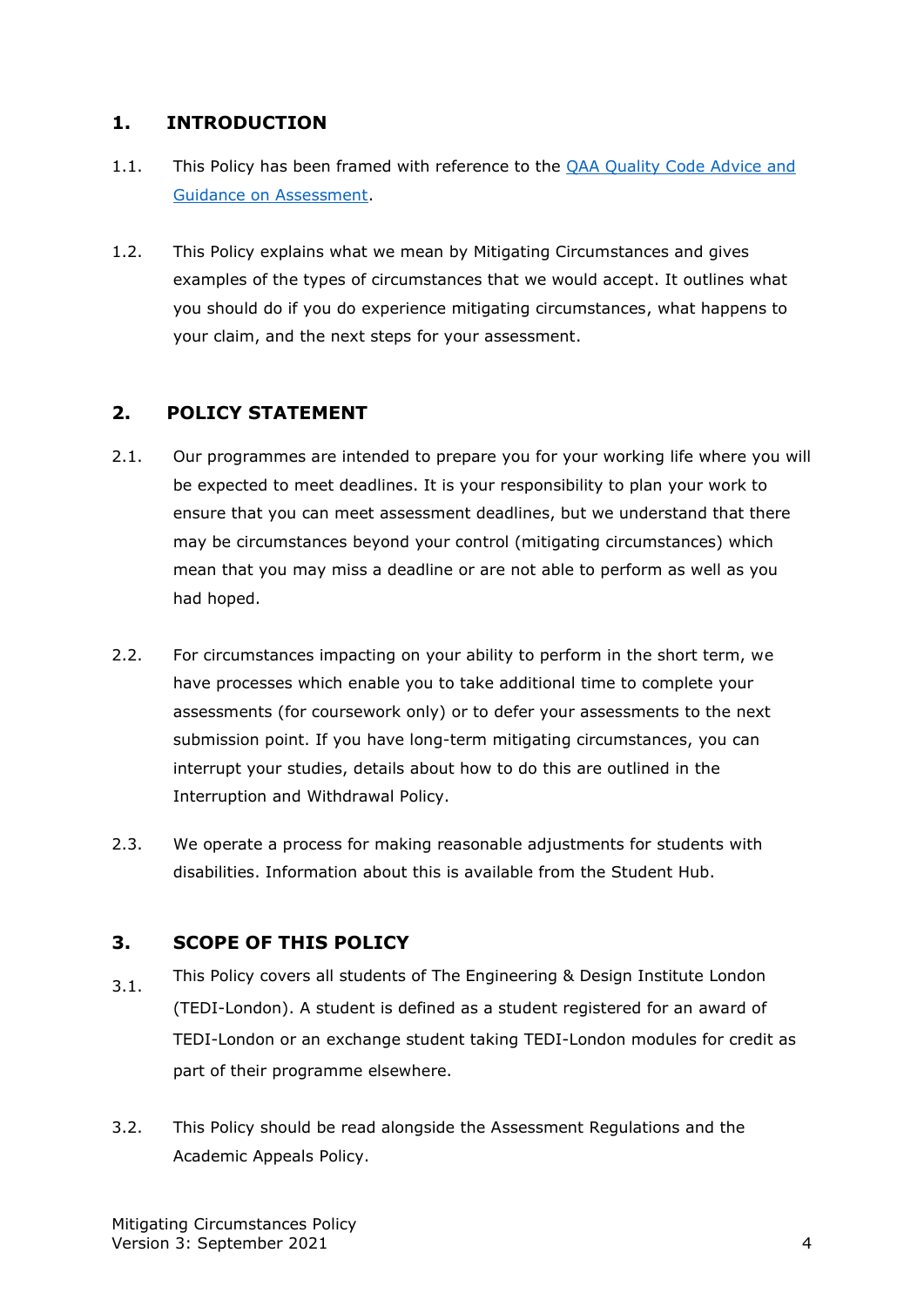### <span id="page-4-0"></span>**4. DEFINITIONS USED IN THIS POLICY**

- 4.1. **Mitigating Circumstances** are defined as circumstances which are sudden, unexpected, significantly disruptive and beyond your control which affect your performance at assessment.
- 4.2. **Deferral** means that you submit your coursework or take your exam at the next available opportunity (either during the next submission period, or the next exam period).

### <span id="page-4-1"></span>**5. CONFIDENTIALITY**

- 5.1. We are committed to ensuring confidentiality and only those staff who are part of the decision making and academic process will have access to the information you provide.
- 5.2. Your Mitigating Circumstances claim will be considered anonymously insofar as this is feasible. Registry staff will attempt to redact any information provided but there may be instances where this is not possible, we will let you know if this is the case.
- 5.3. If your submission contains sensitive or highly confidential personal information and/or evidence, you may submit your evidence directly to the Chair of the Mitigating Circumstances Panel via email. The Chair will not provide this information to the Mitigating Circumstances Panel but will confirm to them whether the evidence was sufficient and valid.

## <span id="page-4-2"></span>**6. ROLES AND RESPONSIBILITIES**

- 6.1. You should let us know about any Mitigating Circumstances, using the Mitigating Circumstances Form, as soon as possible, and where possible, before the original deadline.
- 6.2. Registry is responsible for receiving your claim and ensuring that this is processed in a timely manner. A member of Registry staff will act as the Secretary to the Mitigating Circumstances Panel and will keep you updated on the progress of your claim.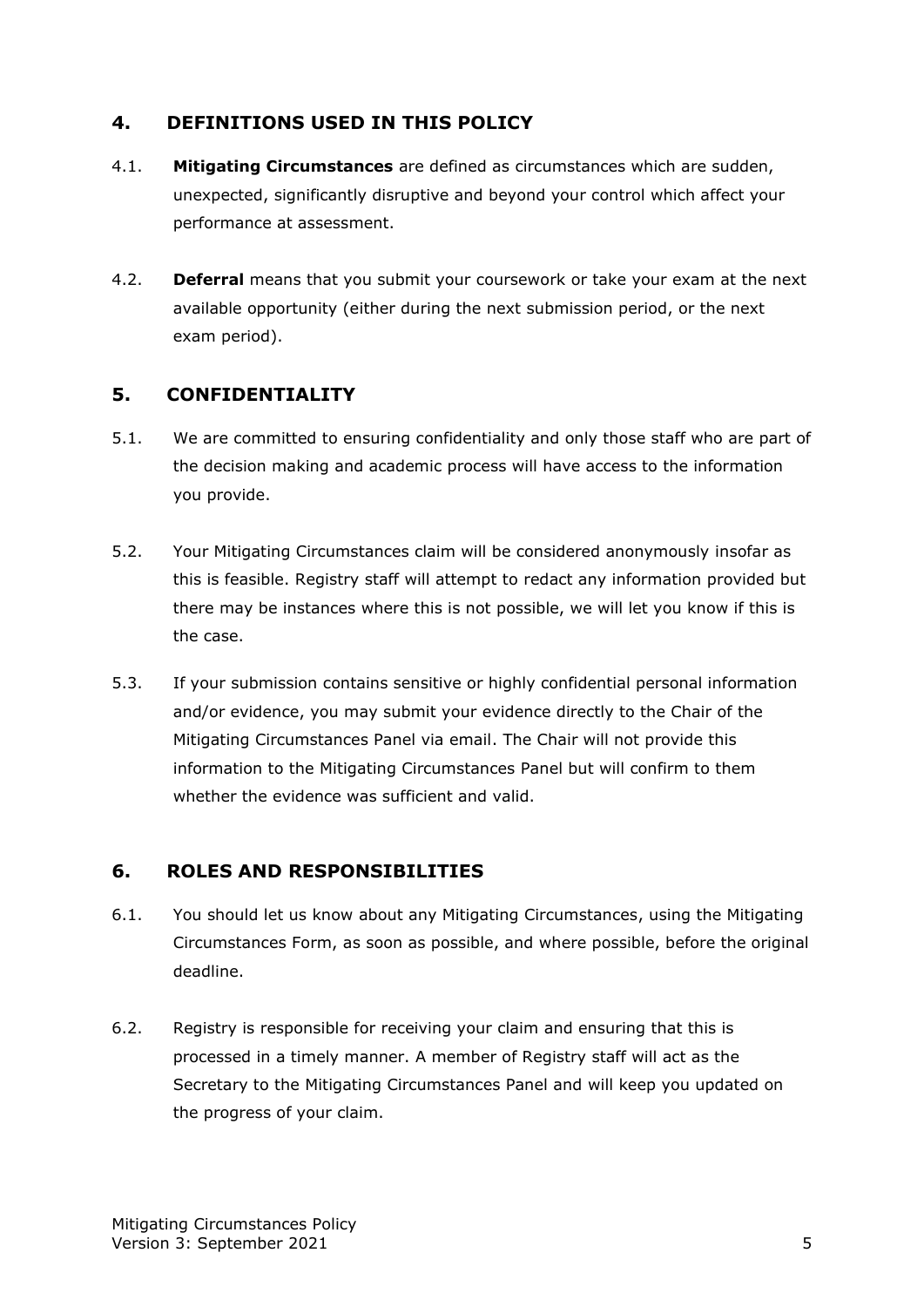- 6.3. The Mitigating Circumstances Panel is responsible for deciding whether your Mitigating Circumstances claim is accepted and for communicating this decision to Assessment Boards.
- 6.4. The Assessment Board is responsible for ensuring that the decision is accounted for when considering your results and confirming your final mark.

### <span id="page-5-0"></span>**7. PRINCIPLES OF MITIGATING CIRCUMSTANCES**

- 7.1. We define Mitigating Circumstances as circumstances which are sudden, unexpected, significantly disruptive and beyond your control which affect your performance at assessment.
- 7.2. These circumstances might mean that:
	- − You do not attempt an assessment.
	- − You need more time to submit your work.
	- − Your performance in the assessment is affected.
- 7.3. If you believe that you are unlikely to perform to the best of your ability in an assessment due to mitigating circumstances, you are strongly advised not to take the assessment and submit a Mitigating Circumstances claim.
- 7.4. Claims must not be submitted as insurance against poor performance in an assessment. By submitting a claim for Mitigating Circumstances, you are confirming that your circumstances are severe and have impacted on your assessment. Submitting false claims or evidence is a serious matter and will be dealt with under our disciplinary procedures.
- 7.5. Mitigating Circumstances must occur at the time of the assessment or in the period immediately leading up to the assessment. For example, if you were unwell for two weeks at the beginning of term, this would not normally be expected to impact on assessment later in the year.
- 7.6. Acceptable mitigating circumstances include:
	- a. Illness or Injury
	- b. Death of a close family member or friend
	- c. Personal problems/trauma/family crisis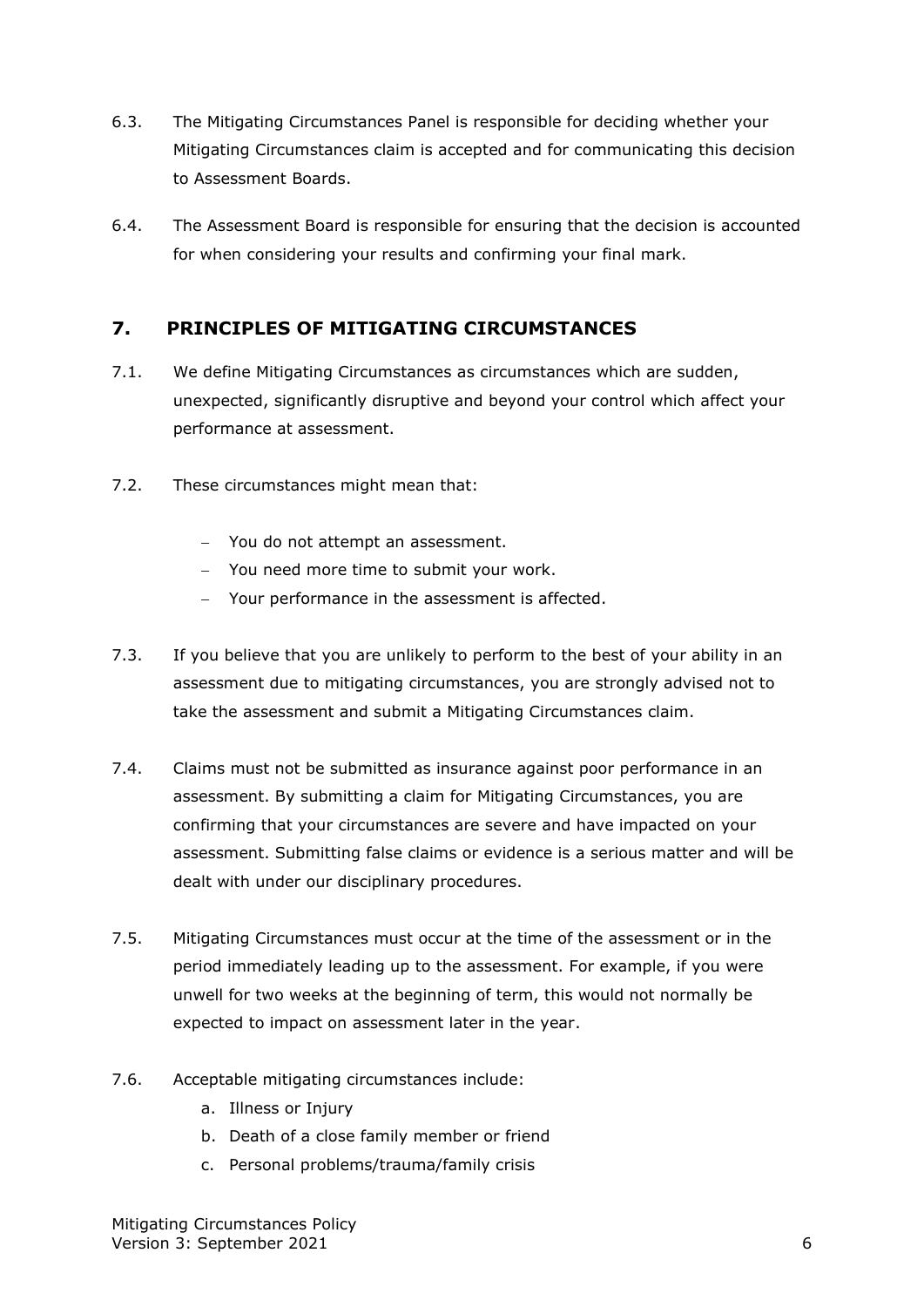- d. Court attendance
- e. Being a victim of crime
- f. Exceptional financial or accommodation problems
- g. Severe TEDI-London IT problems
- 7.7. Unacceptable mitigating circumstances include:
	- a. Minor ailments (e.g. coughs, colds etc.)
	- b. Circumstances which do not relate to the assessment period in question
	- c. Minor computer problems including failure to save documents appropriately
	- d. Poor time management (e.g. pressure of work, conflicting assessment deadlines, unavailability of resources etc.)
	- e. Misreading the examination timetable or submitting the wrong assignment in error
	- f. Assessments or examinations scheduled close together
	- g. Transport difficulties such as strikes, delayed trains or traffic jams
	- h. Holidays/domestic events (e.g. moving house, attending a wedding)
	- i. Routine work commitments
	- j. Sports activities
- 7.8. Long-term health conditions (including pregnancy) and/or disabilities are not in themselves considered a basis for Mitigating Circumstances and you should instead follow the process for reasonable adjustments. However if you have a long term condition and/or a disability, you can submit mitigating circumstances claims if you are experiencing a serious unforeseen effect of your condition or if you experience mitigating circumstances based on factors not connected with your condition.
- 7.9. If you have an on-going condition, you are encouraged to access the Student Support service via the Student Hub to arrange support and reasonable adjustments for specific learning requirements and assessments.

### <span id="page-6-0"></span>**8. MITIGATING CIRCUMSTANCES PROCESS**

8.1. Although you are welcome to discuss your circumstances with TEDI-London staff members if you need advice or guidance, you should remember that discussing the case with a member of staff does not constitute a submission of a Mitigating Circumstances claim. Individual members of staff cannot adjust the assessment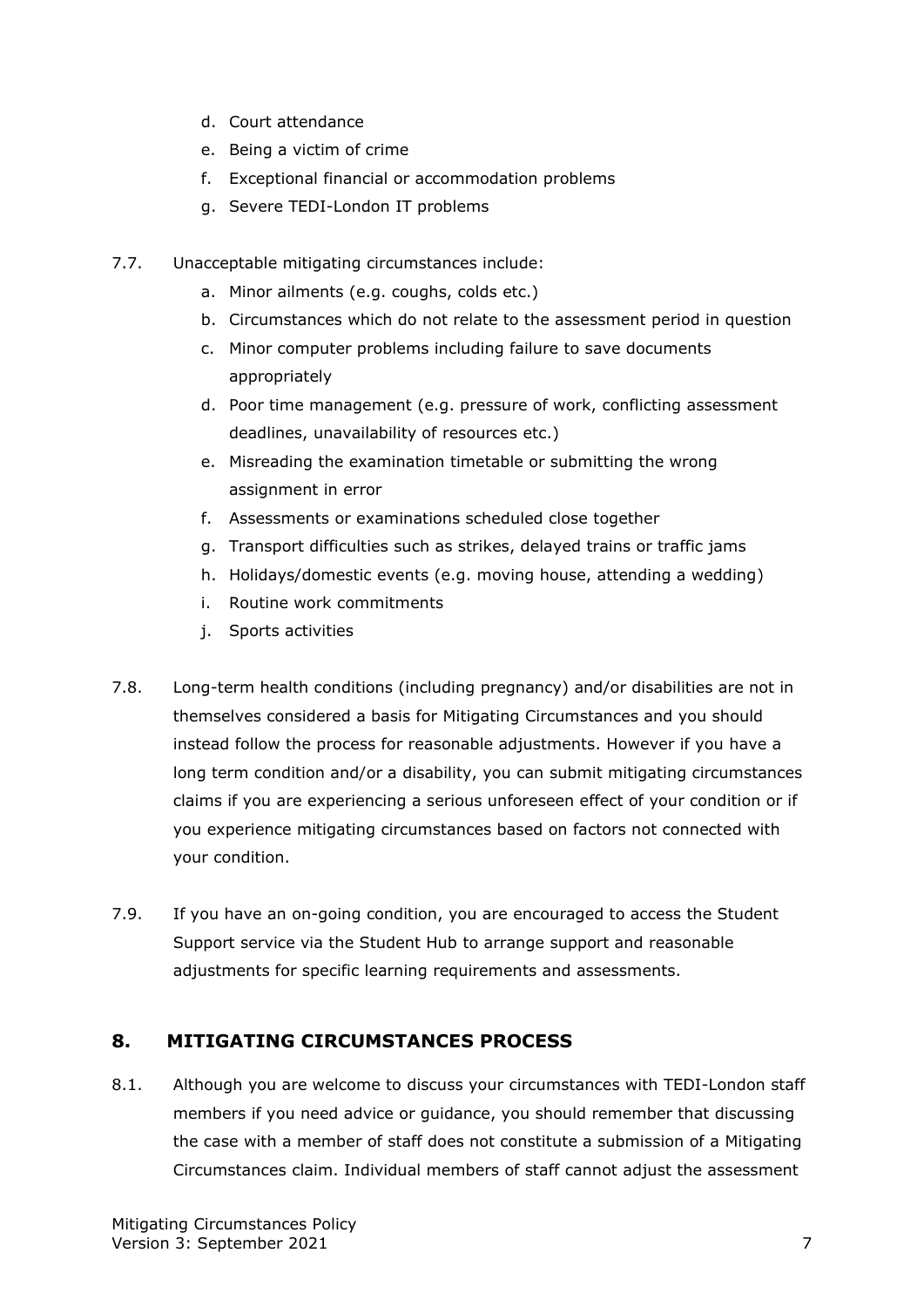process or make decisions on mitigating circumstances; therefore, you must follow this procedure and submit a Mitigating Circumstances claim.

- 8.2. Mitigating Circumstances claims must be submitted on the Mitigating Circumstances Form, which you can find in the Student Zone Team. The form should be submitted no later than 10 working days after the submission deadline or date of assessment.
- 8.3. The form allows you to note whether you failed to submit or whether you believe your performance in the assessment was affected by your mitigating circumstances.
- 8.4. If you submit work after an authorised deadline date, you will be subject to late submission penalties, which are detailed in the Assessment Regulations.
- 8.5. The form should concisely outline the nature and timing of the circumstances and what their impact has been on you.
- 8.6. If you are unable to submit your Mitigating Circumstances claim yourself due to illness or other circumstances, you can ask someone to submit the claim on your behalf.

### <span id="page-7-0"></span>**9. CONSIDERATION OF MITIGATING CIRCUMSTANCES CLAIMS**

- 9.1. All requests will be considered by the Mitigating Circumstances Panel, which will meet regularly around the time of assessment deadlines.
- 9.2. The Panel will consider the following factors:
	- − The circumstances meet the criteria for acceptable mitigating circumstances
	- − The proximity of the events covered by the claim to the timing of the relevant assessment(s)
	- − The suitability and validity of the evidence submitted
- 9.3. If a claim is submitted to the Panel and the evidence is deemed insufficient, you will be given an opportunity to provide further evidence within a defined timescale.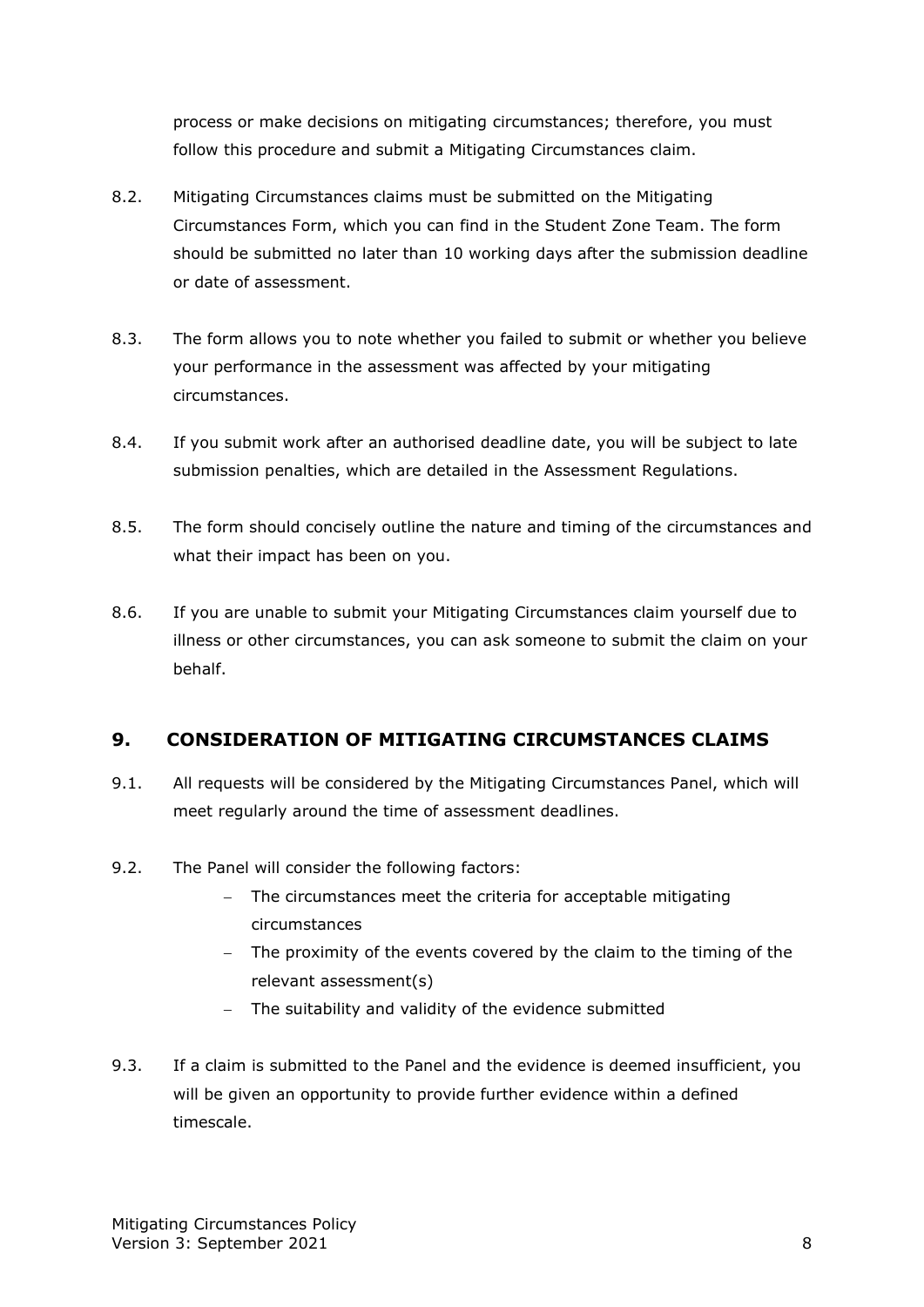- 9.4. For all other claims, the Panel will either accept or reject the claim and report this decision to the Assessment Board.
- 9.5. The Secretary to the Mitigating Circumstances Panel will write to you with the outcome of your claim.

### <span id="page-8-0"></span>**10. DOCUMENTARY EVIDENCE**

- 10.1. All Mitigating Circumstances claims must be accompanied by independent thirdparty documentary evidence which must confirm the existence of the mitigating circumstances and state how the circumstances have impacted upon you.
- 10.2. You are responsible for providing documentary evidence; we will not obtain evidence on your behalf.
- 10.3. Evidence must be legible and in English. Evidence which is written in another language must be accompanied by a certified translation.
- 10.4. Mitigating Circumstances Panels will decide whether the documentary evidence meets the requirements of this policy; their decision is final but you are able to appeal this decision via the Academic Appeals Policy if you believe that you have grounds.
- 10.5. TEDI-London staff with a recognised professional qualification e.g. may provide a confidential statement as evidence.

### <span id="page-8-1"></span>**11. IMPACT OF MITIGATING CIRCUMSTANCES ON ASSESSMENT**

11.1. **Non-completion of coursework/Absence from examinations/Deferral** If you cannot sit an examination or submit coursework due to mitigating circumstances, you can submit a Mitigating Circumstances claim. Where you know in advance of an assessment period that you cannot complete your assessments, you can request a deferral of all your assessments to the next assessment period (it is not possible to defer some assessments and not others). Deferral requests must be submitted as soon as you know you are unable to complete the assessments.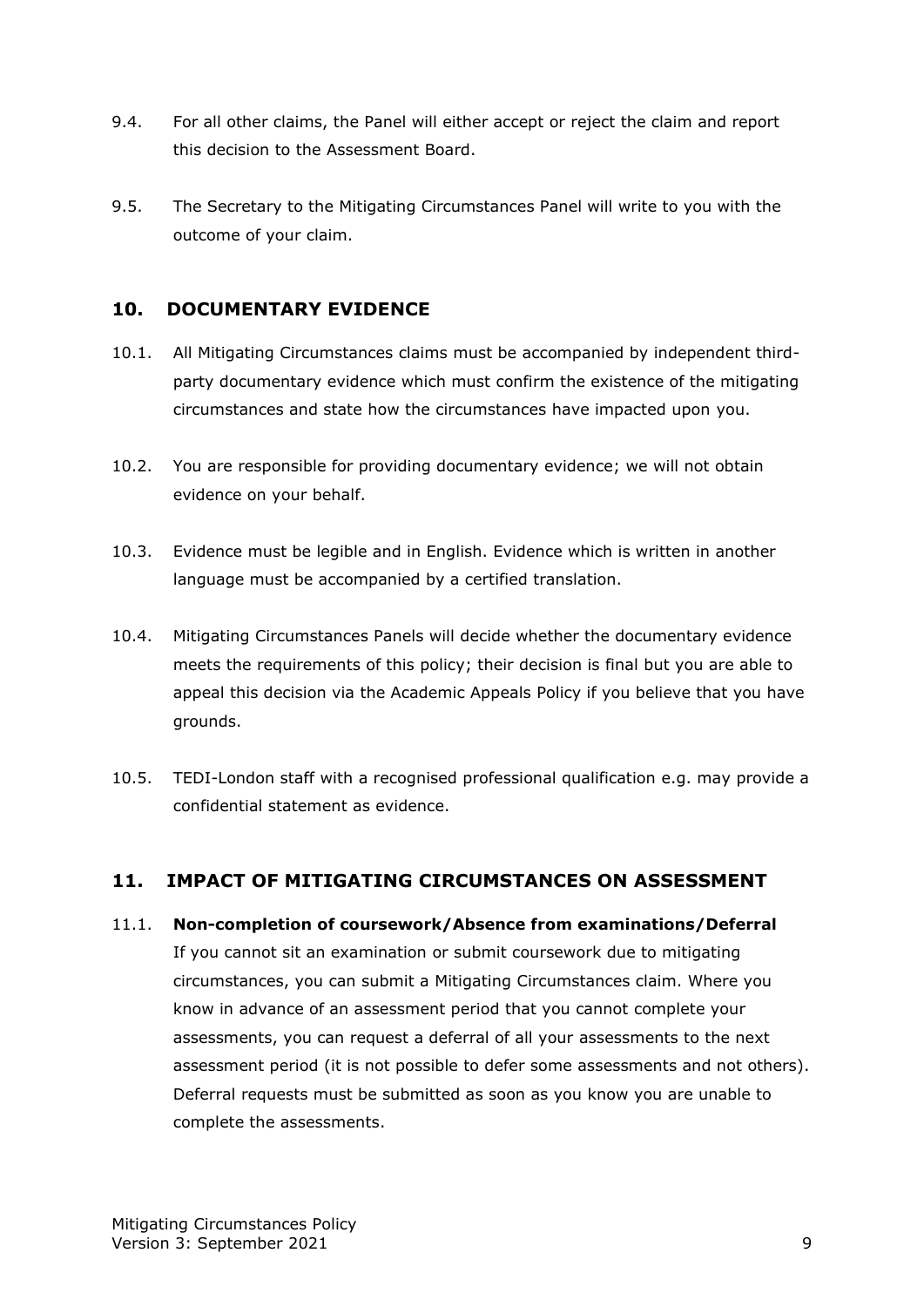#### 11.2. **Performance Affected**

If you believe your performance in your assessment has been adversely affected by mitigating circumstances, you can submit a claim for Mitigating Circumstances. Mitigating Circumstances will only be accounted for where the assessment component has been failed and the module has been failed overall, as detailed in the Assessment Regulations.

#### 11.3. **Late Submission**

If you do not submit an assessment on time due to mitigating circumstances, you can submit a claim for Mitigating Circumstances. Any coursework submitted after the deadline without an approved case for Mitigating Circumstances will be subject to have late submission penalties, as detailed in the Assessment Regulations.

#### 11.4. **Illness during an examination**

If you are taken ill during an examination, you must report your illness immediately to the invigilator. You must submit a Mitigating Circumstances claim as close to the affected examination as possible after the exam. The Mitigating Circumstances claim will be considered in the usual way by the Mitigating Circumstances Panel.

# <span id="page-9-0"></span>**12. ASSESSMENT BOARD CONSIDERATION OF MITIGATING CIRCUMSTANCES**

- 12.1. Accepted Mitigating Circumstances claims will be logged on your assessment record (without details, which will remain confidential) and will be made available to the Assessment Boards considering your results.
- 12.2. The Assessment Boards will consider the assessment result in light of the mitigating circumstances and will determine whether the circumstances had an impact on your performance and if further action is needed.
- 12.3. The acceptance of a Mitigating Circumstances claim does not necessarily mean that the Assessment Board will take action. The Board may determine that the mitigating circumstances had no impact on your performance (e.g. if your claim related to coursework which you submitted and achieved a pass mark in line with your usual performance), and will not recommend further action. In these cases,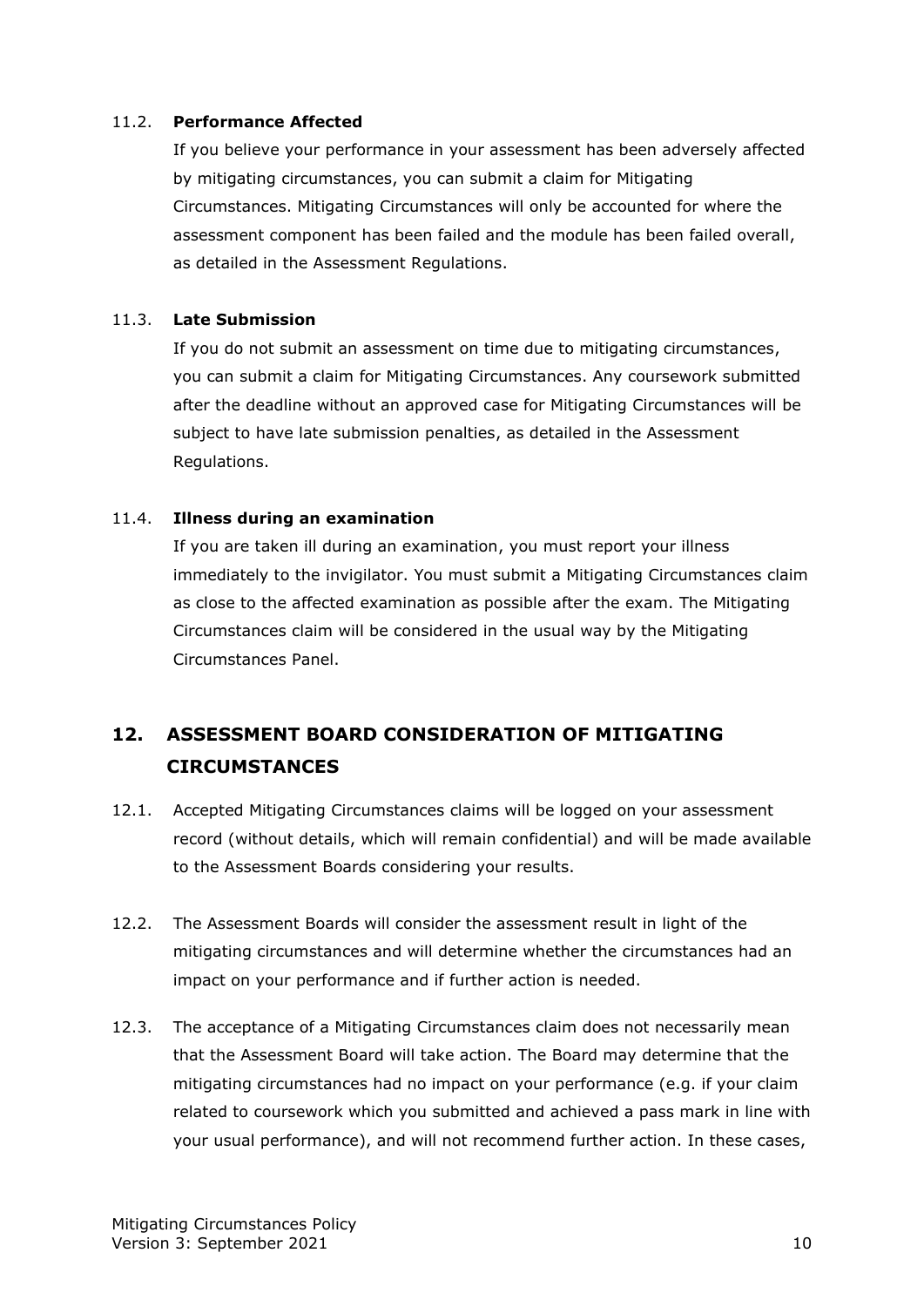the mark that you received will stand. If you are unhappy with this decision, you can submit an Academic Appeal.

12.4. Assessment Boards cannot normally alter individual assessment marks to take account of Mitigating Circumstances. Instead, they may offer additional opportunities for assessment which are detailed in section 13 below.

### <span id="page-10-0"></span>**13. OUTCOMES**

#### 13.1. **Compensation**

The Assessment Board may be able to compensate the failed assessment if the assessment and the mark are within the parameters described in the Award Regulations.

#### 13.2. **Assessment Component Failure**

You are not required to pass all assessment components to achieve an overall pass for the module (see Assessment Regulations for more detail). In these cases, the Assessment Board will not take any action on the Mitigating Circumstances as long as the minimum pass mark has been achieved for the module overall.

#### 13.3. **Assessment not attempted/failed**

If you have failed an assessment, you will be allowed one further attempt, as detailed in the Assessment Regulations. If the Mitigating Circumstances claim is accepted, this will not use up an attempt. You will be required to complete the assessment at the next available opportunity (see section 14) and the mark will not be capped (unless the assessment was already a resit attempt).

#### 13.4. **Assessment passed**

You are not permitted to retake an assessment which you have already passed even if the Mitigating Circumstances claim is accepted. Assessment Boards may, in exceptional circumstances, re-consider your overall degree result where the claim for mitigating circumstances has been accepted, and make any adjustments which it considers appropriate (see the Award Regulations).

#### 13.5. **Rejected Mitigating Circumstances claims**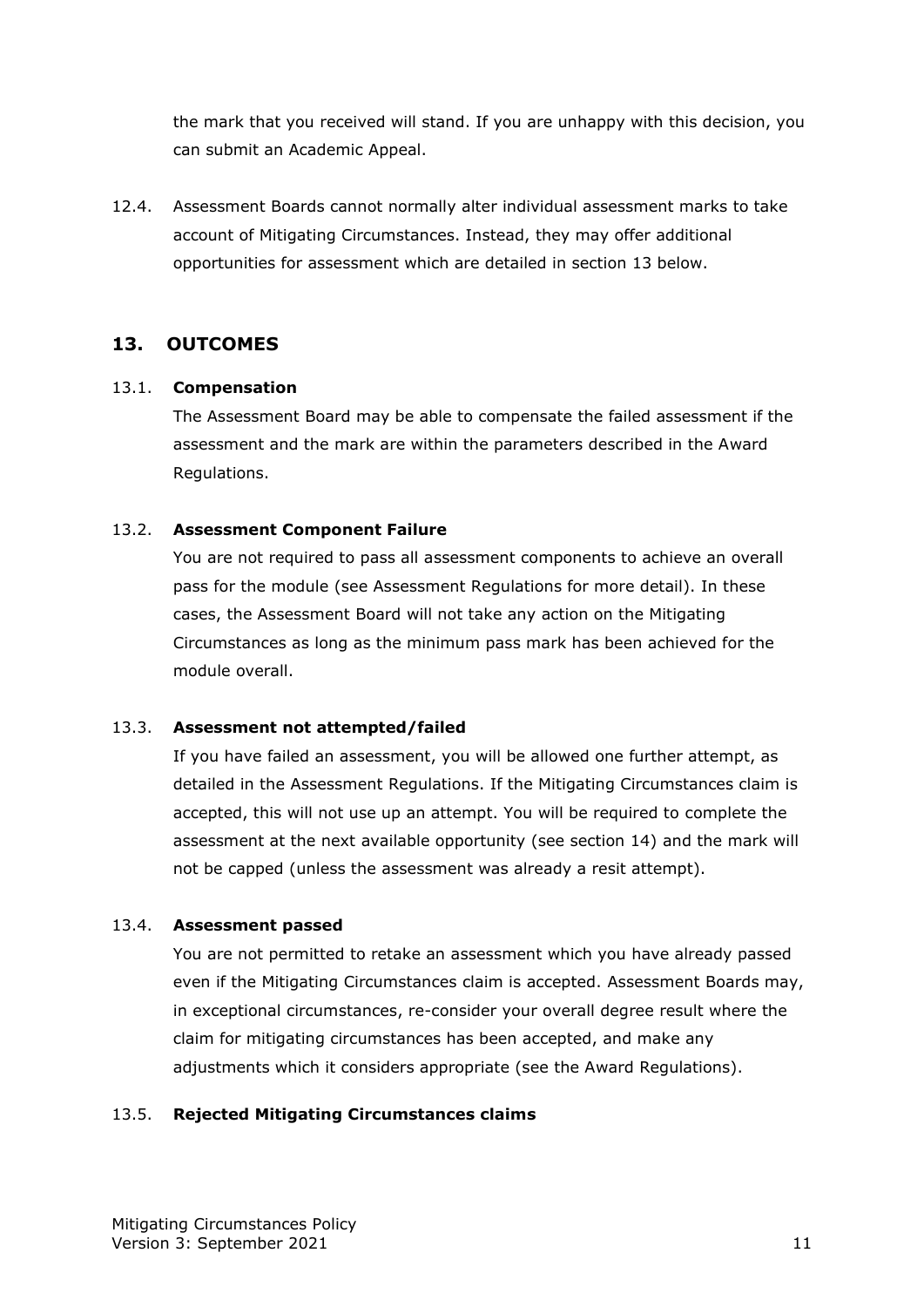These use up one attempt, and you will be required to resit the examination or resubmit the coursework, and the mark for this will be capped at the minimum pass mark as detailed in the Assessment Regulations.

#### 13.6. **Coursework submitted late**

If the mitigating circumstances claim is accepted, then the late submission will not use up a right of assessment entry for the relevant module. The normal penalty deduction for late coursework will not apply.

### <span id="page-11-0"></span>**14. OPPORTUNITIES FOR REASSESSMENT**

#### 14.1. **Late summer resit period**

We operate a late summer resit period. You will be required to submit resit coursework within this period, regardless of when the first attempt was made. We have one exam period per year, at the end of the third teaching block. Resit exams will be scheduled during the late summer resit period. We will inform you of the dates for the late summer resit period at the start of each academic year.

#### 14.2. **Non-progression**

If you are not able to progress to the next year of study, you have two options:

- a. **Apply for an interruption** (see the Interruption and Withdrawal Policy), and take the assessments in the following year.
- b. **Repeat the failed module(s) or repeat the year of study**. The Assessment Regulations give further detail on this.

### <span id="page-11-1"></span>**15. TRAINING, DISSEMINATION AND IMPLEMENTATION**

- 15.1. All TEDI-London staff will be made aware of this Policy at their induction and we will remind staff about the process at regular training.
- 15.2. The Policy is available on the TEDI-London website and it will be highlighted to students when they join.

### <span id="page-11-2"></span>**16. MONITORING AND REVIEW**

16.1. Academic Board will monitor the effectiveness of this Policy by considering key indicators such as number of Mitigating Circumstances requests and queries about the process.